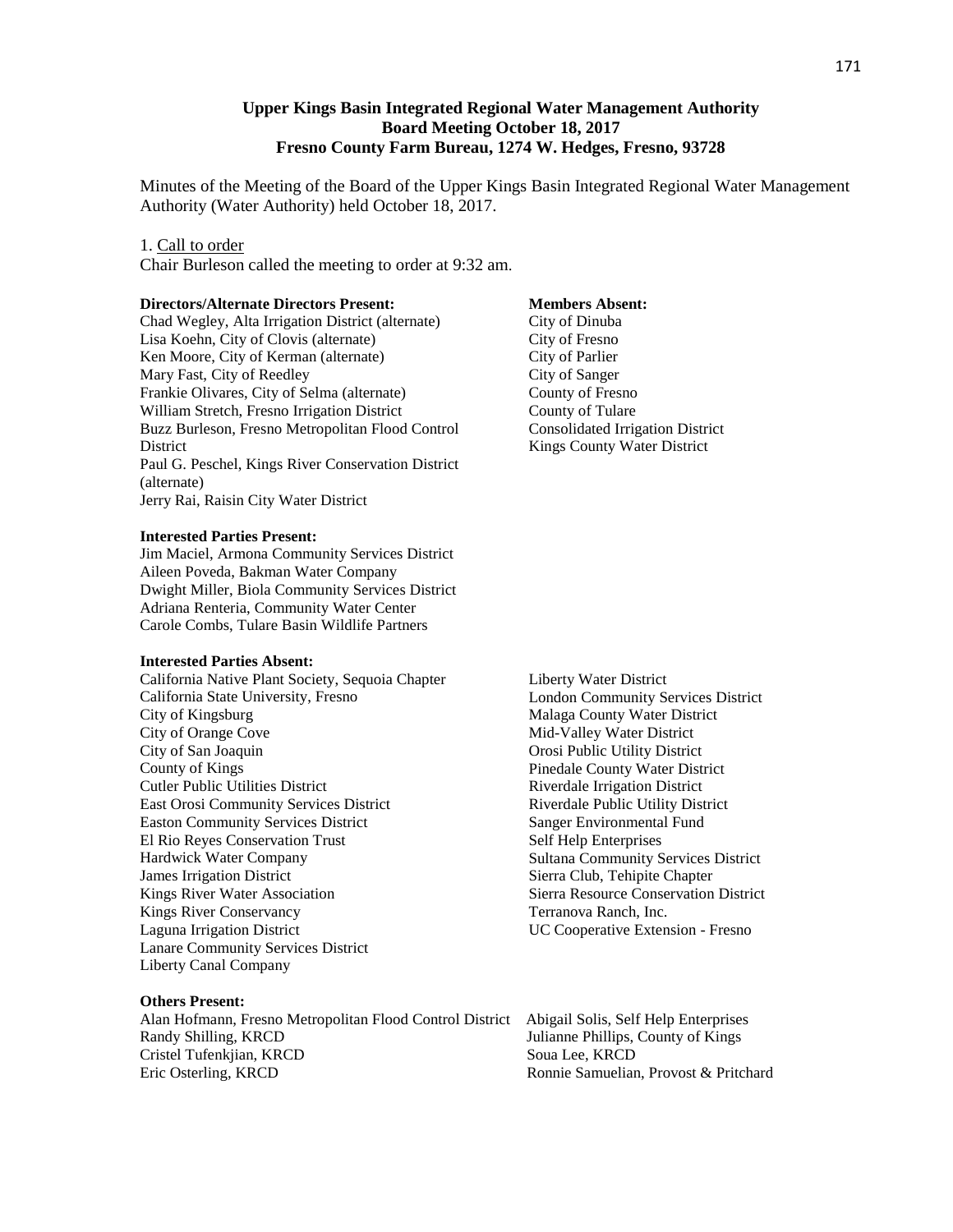### 2. Additions to or Deletions from the Agenda None

## 3. Public Presentations

Adriana Renteria with Community Water Center invited Members and Interested Parties to an upcoming Groundwater Sustainability Plan Toolkit Workshop put on in collaboration with the Community of Concerned Scientists and Self Help Enterprises. Renteria also shared that there is \$9.5 million in grant funding available for drinking water in schools, such as upgrades to water fountain systems or water bottle filling stations. Priority will be given to small disadvantaged communities (DACs) during the first nine months. The Department of Water Resources (DWR) has funding to provide technical assistance to small DACs with the application process.

### 4. Consider approval of the July 19, 2017 meeting minutes

It was moved by Alternate Director Peschel, seconded by Alternate Director Moore and unanimously carried that the minutes of the July 19, 2017 meeting of the Board of Directors be approved as presented.

### 5. Member/Interested Party Report

Chair Burleson called on Bill Stretch, Assistant General Manager of Fresno Irrigation District (FID), to present on the Semitropic Water Storage District's Tulare Lake Storage and Floodwater Protection Project. Stretch provided an overview of the proposed project and steps FID and partner agencies have taken to oppose the project. Stretch stated that FID and partner agencies have been coordinating with cities, counties and community services districts on opposition letters, but will also outreach to agencies that have not yet been contacted.

## 6. Director Reports

Chair Burleson reported that he participates on the Association of Metropolitan Water Agencies. At the last meeting, the Directors voted unanimously to dissolve the agency. The reason is due to a lot of overlap with other water efforts and SGMA. If no opposition is received from voting members, the Directors will move forward with dissolving the agency. About \$8,000 in remaining agency funds will be transferred to the Central Valley Water Awareness Committee.

### 7. Advisory Committee Report

Chair Burleson called on Advisory Committee Chair Lisa Koehn to provide a report on Advisory Committee activities on September 20, 2017. Koehn reported that the Committee received staff reports and recommended four representatives from the Authority to serve on the Prop 1 DAC Involvement Program Project Advisory Committee. At the meeting, Representative Sue Ruiz with Self Help Enterprises shared her idea for a workshop where public and private investors or donors can work with DAC representatives to develop community projects and possibly walk away with funding. Ruiz asked for any feedback on this idea or connection to potential investors who would be interested in participating.

### 8. Staff Reports

*a. Planning and Implementation Contracts* – Soua Lee referred to the grants matrix included in the agenda packet and reported on the status of each project under the Prop 84 Round 1 Implementation Grant, Prop 84, Round 2 Implementation Grant, and the Prop 1E Flood Corridor Grant.

*b. Inter-regional and Statewide Coordination* – Lee reported on the meeting between the Roundtable of Regions and DWR staff on September 21, 2017. DWR continues to solicit input from the Roundtable of Regions regarding changes in process to the upcoming Prop 1 IRWM Implementation Grant Program. Some noted changes includes the proposal to insert a condition in the Proposal Solicitation Package to require CEQA compliance and demonstration of funding for long term O&M prior to grant agreement execution. Another proposal is to implement a four step application review process which is meant provide an opportunity for DWR and the applicant to review and discuss the applicant's proposed projects before submittal of an application.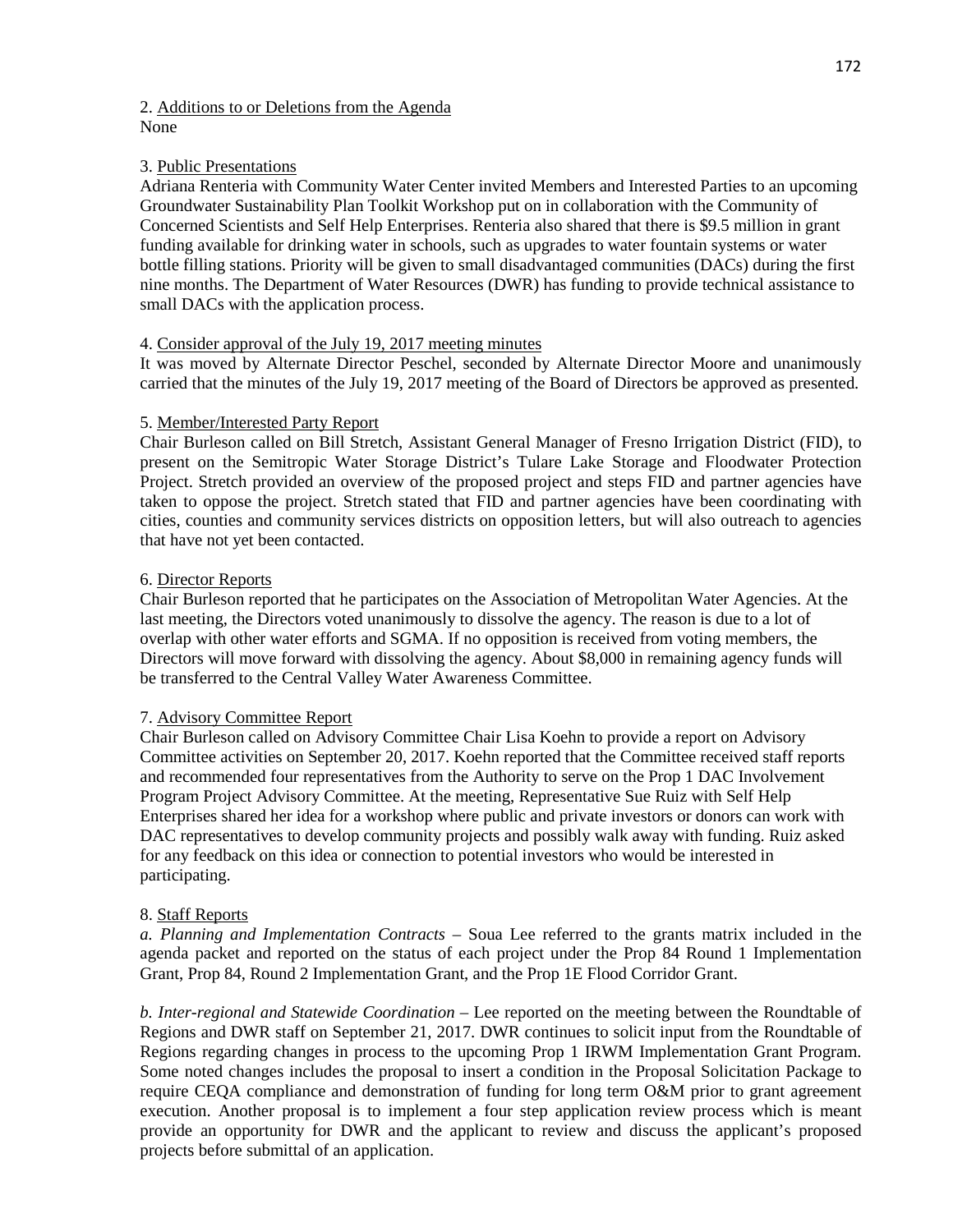Eric Osterling reported on the California Water Plan Update 2018 Plenary that took place on September 27, 2017. The Plenary consisted of several panels, one of which Osterling participated on titled, "Enhancing the Connection between IRWM and SGMA." The panel discussed the distinct aspect of IRWM vs SGMA and the foundation that IRWM has created for SGMA and other related programs. Osterling encouraged Authority members to closely follow the development of the Water Plan Update 2018 because the Water Plan will be a document that legislators will likely consider when drafting new bills.

Osterling also reported on the Headwaters to Groundwater Symposium put on by the Tulare Basin Watershed Connections Workgroup on October 12, 2017. Attendees comprised of upper and lower watershed water managers and academics. The symposium provided discussion on challenges occurring in the upper watershed that are and will continue to impact water supply and water quality down in the valley floor. Participants also explored ways to better coordinate on projects and support each other's activities. Representative Carole Combs added that the results of the symposium are being evaluated by the core planning group and a survey will be sent out for more specific feedback.

*c. Public Information* – Lee reported that new water savings tip handouts will be printed and ready for distribution by the March 2018 Advisory Committee meeting.

*d. Legislation* – Osterling reported that SB 5 (De Leon), was signed by Governor Brown and will appear on the June 2018 ballot. SB 5 does not include specific allocations to IRWM, but there is \$240 million in the bond earmarked for water sustainability type projects that IRWMs may potentially be able to access. Other bills related to Groundwater Sustainability Agencies includes AB 321 (Mathis) which specifically called out farmers, ranchers, and dairy professionals to allow them to have a voice and seat at the table for groundwater sustainability plan development. Although under current law, beneficial users already have a place at the table.

Julianne Phillips with the County of Kings shared that AB 313 (Gray) was vetoed by Governor Brown. The bill aimed to lessen the concentration of power by designating an administrative law judge to oversee water rights disputes before they reach the State Water Resources Control Board.

*e. Administrative Items* – None to report.

*f. Other* – None to report.

# 9. Status and Discussion of Prop 1 Grants

*a. IRWMP Update* – Lee reported that the IRWMP Update Workgroup met on September 19th to review and discuss the progress of the Plan update. Provost & Pritchard continues to draft the project selection criteria for the Storm Water Resource Plan and is researching existing or planned projects within the Authority's boundaries that treats or remediates the contaminants listed in AB 1249. Lee also provided a reminder that a call for projects was issued on September 20<sup>th</sup> with a due date of November 17, 2017.

*b. DAC Involvement* – Lee reported that DWR issued the County of Tulare a signed award letter on September  $19<sup>th</sup>$  and is working with DWR to execute a grant agreement.

# 10. Recommendation to Approve Resolution No. 17-01

Lee referred to Resolution No. 17-01 included in the agenda packet and provided an overview of the reasons for the Resolution. It was moved by Director Fast, seconded by Alternate Director Koehn and unanimously carried that the Authority adopt Resolution No. 17-01 to authorize the following individuals to serve on the Prop 1 DAC Involvement Project Advisory Committee: Eric Osterling, KRCD, as the primary IRWM representative; Soua Lee, KRCD, as the alternate IRWM representative; Jim Maciel, Armona Community Services District, as the primary DAC representative; and Eduardo Antunez, Biola Community Services District, as the alternate DAC representative.